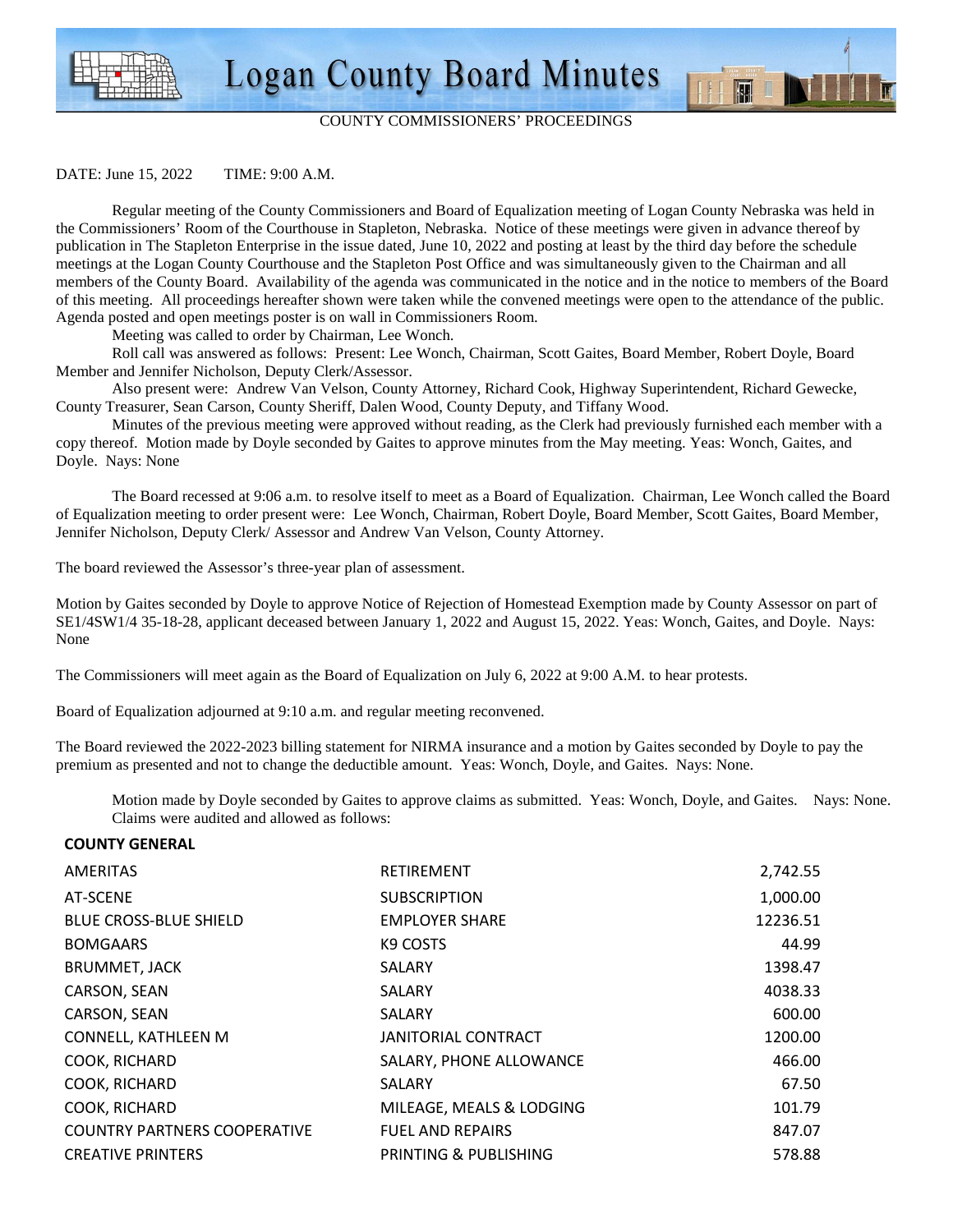

## Logan County Board Minutes

|                                          | <b>Logan County Board Minutes</b>               | H        |
|------------------------------------------|-------------------------------------------------|----------|
| DAS STATE ACCTG-CENTRAL FINACE           | <b>DATA PROCESSING</b>                          | 168.84   |
| DOYLE, ROBERT                            | SALARY                                          | 1798.08  |
| <b>EAKES OFFICE SOLUTIONS</b>            | <b>SUPPLIES &amp; MAINTENANCE</b>               | 386.79   |
| FREY, MARK                               | <b>LAWN CARE</b>                                | 280.00   |
| <b>FREY'S GENERAL STORE</b>              | <b>BUILDING AND GROUNDS SUPPLIES &amp; MAIN</b> | 339.64   |
| GAITES, SCOTT                            | SALARY                                          | 1798.08  |
| <b>GEWECKE, RICHARD</b>                  | SALARY                                          | 5144.92  |
| <b>GEWECKE, RICHARD</b>                  | <b>MILEAGE &amp; LODGING</b>                    | 359.95   |
| HAYDEN, MAUREEN                          | <b>PRIOR SERVICE</b>                            | 84.00    |
| <b>INTEGRATED COMPUTERS</b>              | <b>COMPUTER CONSULTANT</b>                      | 3228.75  |
| J13 ENTERPRISES, LLC                     | <b>BUDGET AMENDMENT</b>                         | 200.00   |
| KEITH COUNTY COMMUNICATIONS/911          | 911 SERVICE & TOWER                             | 333.33   |
| LINCOLN COUNTY DETENTION CENTER          | <b>BOARD OF PRISONERS</b>                       | 50.00    |
| LINCOLN COUNTY TREASURER                 | <b>COOPERATIVE EXT 4TH QUARTER</b>              | 2046.85  |
| MIPS, INC.                               | <b>SERVICE</b>                                  | 4088.47  |
| MYERS, DEBBIE                            | SALARY                                          | 4038.33  |
| MYERS, DEBBIE                            | SALARY                                          | 425.00   |
| <b>NACO</b>                              | <b>DUES</b>                                     | 1023.71  |
| NEBRASKA.GOV                             | CO ATTORNEY SUPPLIES                            | 1.00     |
| NICHOLSON, JENNIFER                      | SALARY                                          | 2423.28  |
| <b>NIRMA</b>                             | ANNUAL INSURANCE                                | 12851.00 |
|                                          | TELE, UTILITIES, DUES, SUBSCRIPTIONS &          |          |
| PETTY CASH FUND                          | <b>POSTAGE</b>                                  | 1149.12  |
| SANDHILLS WEED MANAGEMENT AREA           | <b>WEED CONTROL</b>                             | 79.20    |
| SHAW, CHEVAS                             | <b>COUNTY COURT COSTS</b>                       | 20.00    |
| SIEGEL, LOUIS                            | <b>JANITORIAL SUPPLIES</b>                      | 28.50    |
| <b>SUNSET LAW ENFORCEMENT</b>            | <b>MISC SUPPLIES</b>                            | 2734.10  |
| <b>TRANSUNION RISK &amp; ALTERNATIVE</b> | <b>DATA PROCESSING</b>                          | 75.00    |
| <b>TRUMBULL REPAIR</b>                   | <b>VEHICLE TOWING</b>                           | 230.00   |
| U.S. BANK                                | DUES, POSTAGE, TRAINING, SUPPLIES               | 2702.68  |
| VAN VELSON, ANDREW                       | SALARY                                          | 2012.53  |
| VAN VELSON, ANDREW                       | <b>MILEAGE &amp; SUPPLIES</b>                   | 198.82   |
| <b>VERIZON WIRELESS</b>                  | <b>SHERIFF PHONE</b>                            | 255.70   |
| WEEMS, AMANDA                            | SALARY                                          | 3638.63  |
| WILSON, DONALD D                         | AUDIT                                           | 5200.00  |
| WONCH, CECIL                             | SALARY                                          | 1798.08  |
| WONCH, CECIL                             | <b>MILEAGE</b>                                  | 124.02   |
| WOOD, DALEN                              | SALARY                                          | 5175.38  |
| <b>COMMUNITY FIRST BANK</b>              | <b>EMPLOYER SHARE OASI</b>                      | 2540.57  |
| <b>GENERAL ROAD</b>                      |                                                 |          |
| ALL STAR AUTO GLASS                      | <b>EQUIPMENT REPAIR</b>                         | 175.00   |
| <b>BLUE CROSS-BLUE SHIELD</b>            | <b>EMPLOYER SHARE</b>                           | 1098.47  |
| <b>BUD'S REPAIR</b>                      | ROAD EQUIPMENT REPAIR                           | 1118.55  |
| CARSON, SEAN                             | PART TIME SALARY                                | 711.00   |
| COOK, RICHARD                            | SALARY                                          | 2010.00  |
| COOK, RICHARD                            | MILEAGE & TRAINING                              | 445.70   |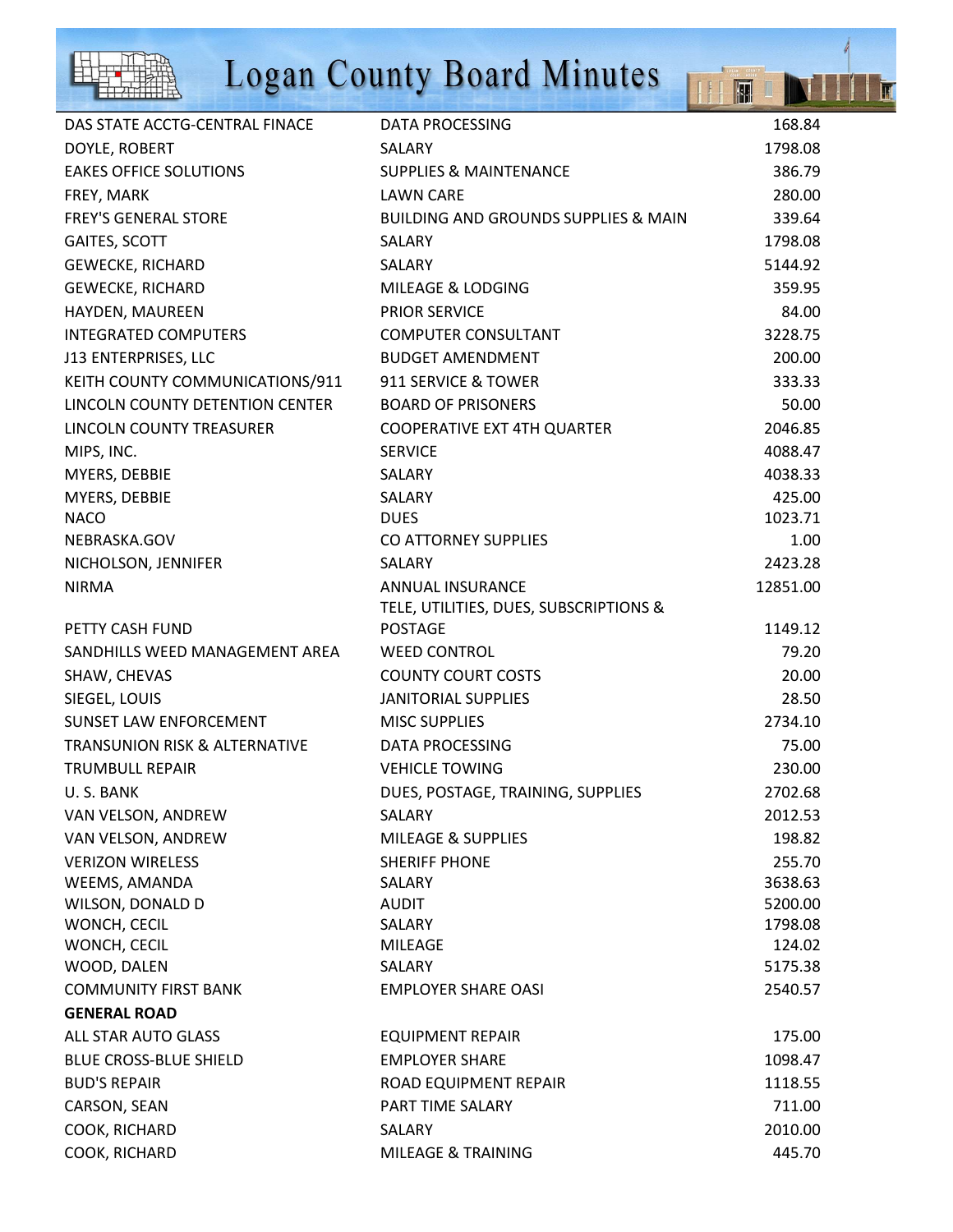

## Logan County Board Minutes

THE

T

| COUNTRY PARTNERS COOPERATIVE           | <b>FUEL AND REPAIRS</b>          | 4035.83   |
|----------------------------------------|----------------------------------|-----------|
| <b>CREATIVE PRINTERS</b>               | PRINTING & PUBLISHING            | 24.75     |
| <b>CROELL INC</b>                      | <b>GRAVEL &amp; BORROW</b>       | 9667.59   |
| <b>CURTIS, KEVIN</b>                   | PART TIME SALARY                 | 612.00    |
| DAWSON TIRE & WHEEL                    | <b>MACHINERY &amp; EQUIPMENT</b> | 1122.34   |
| <b>EASTSIDE SERVICE</b>                | <b>FUEL AND REPAIRS</b>          | 8397.40   |
| <b>FREY'S GENERAL STORE</b>            | <b>SHOP SUPPLIES</b>             | 219.15    |
| <b>GUYNAN MACHINE &amp; STEEL, INC</b> | <b>EQUIPMENT REPAIR</b>          | 561.70    |
| <b>INLAND TRUCK PARTS COMPANY</b>      | <b>EQUIPMENT REPAIR</b>          | 168.46    |
| JIVIDEN, KENNETH                       | PART TIME SALARY                 | 1476.00   |
| KOVANDA, MICHAEL                       | <b>SALARY</b>                    | 2897.03   |
| LEACH, SCOTT                           | SALARY                           | 3991.00   |
| <b>MILLS HARDWARE</b>                  | <b>SHOP TOOLS</b>                | 61.98     |
| MURPHY TRACTOR & EQUIPMENT CO          | <b>EQUIPMENT</b>                 | 25000.00  |
| MYERS, LARRY                           | <b>SALARY</b>                    | 3181.00   |
| MYERS, LARRY                           | <b>MILEAGE</b>                   | 18.72     |
| <b>NEBRASKA TRUCK CENTER</b>           | ROAD EQUIPMENT REPAIR            | 3443.49   |
| <b>NIRMA</b>                           | <b>ANNUAL INSURANCE</b>          | 12209.00  |
| <b>PAULSEN INC</b>                     | <b>GRAVEL &amp; BORROW</b>       | 2838.57   |
| PETTY CASH FUND                        | TELE. AND UTILITIES & SUPPLIES   | 169.68    |
| <b>POWER PLAN</b>                      | ROAD EQUIPMENT REPAIR            | 26820.52  |
| STEELE ROOFING & CONSTRUCTION, INC     | <b>BUILDING REPAIR</b>           | 26400.00  |
| WONCH, CECIL                           | <b>MILEAGE</b>                   | 35.10     |
| WONCH, WILLIAM                         | PART TIME SALARY                 | 144.00    |
| <b>COMMUNITY FIRST BANK</b>            | <b>EMPLOYER SHARE OASI</b>       | 1145.03   |
| <b>COUNTY LIBRARY</b>                  |                                  |           |
| <b>BIBLE SUPPLIES</b>                  | <b>BOOKS</b>                     | 10.20     |
| <b>CORNHUSKER STATE INDUSTRIES</b>     | <b>FURNITURE</b>                 | 3701.00   |
| <b>EAKES OFFICE SOLUTIONS</b>          | <b>OFFICE SUPPLY</b>             | 109.98    |
| PETTY CASH FUND                        | <b>TELEPHONE SERVICE</b>         | 73.05     |
| REGIER, KELLY                          | PART TIME SALARY                 | 30.00     |
| TRIMBLE, KATHRYN                       | <b>SALARY</b>                    | 747.13    |
| TRIMBLE, KATHRYN                       | <b>MISC SUPPLIES</b>             | 31.59     |
| U.S. BANK                              | <b>BOOKS &amp; MISC SUPPLIES</b> | 854.68    |
| <b>COMMUNITY FIRST BANK</b>            | <b>EMPLOYER SHARE OASI</b>       | 59.45     |
| <b>P &amp; M FUND</b>                  |                                  |           |
| REDFIELD DIRECT LLC                    | <b>OFFICE SUPPLY</b>             | 634.11    |
| <b>911 SURCHARGE</b>                   |                                  |           |
| KEITH COUNTY COMMUNICATIONS/911        | 911 SERVICE & TOWER              | 1282.25   |
| PETTY CASH FUND                        | <b>TELEPHONE SERVICE</b>         | 62.96     |
| DRUG AND LAW ENFORCEMENT               |                                  |           |
| U.S. BANK                              | <b>MACHINERY &amp; EQUIPMENT</b> | 1,595.40  |
| <b>COVID ARPA FUND</b>                 |                                  |           |
| <b>TITAN MACHINERY</b>                 | <b>EQUIPMENT</b>                 | 72,645.00 |
| <b>INHERITANCE TAX FUND</b>            |                                  |           |
| <b>TITAN MACHINERY</b>                 | <b>EQUIPMENT</b>                 | 72,355.00 |
|                                        |                                  |           |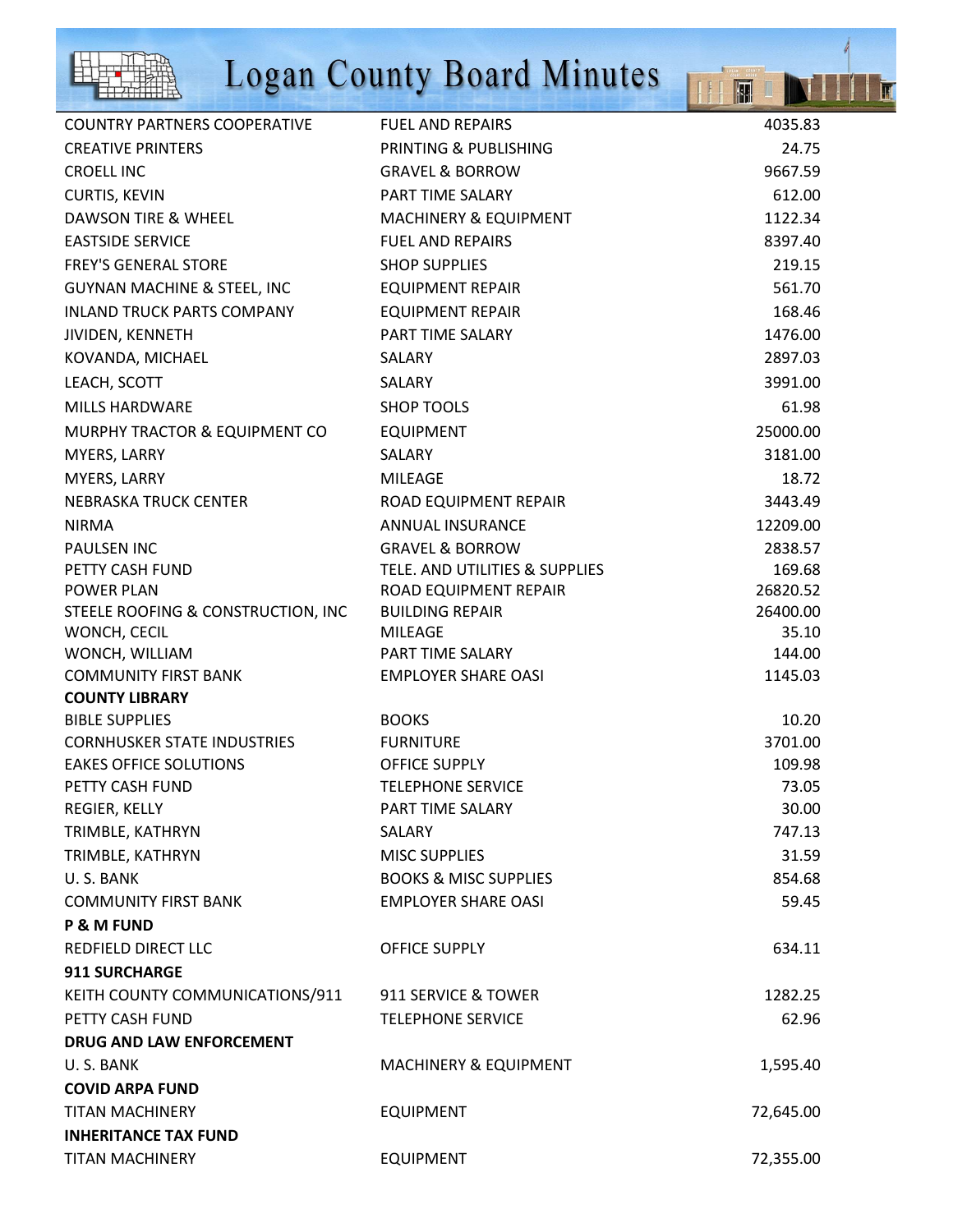

**Logan County Board Minutes** 

TOTAL 388,745.30

Sheriff Carson recommended to the board Deputy Dalen Wood be allowed to take the County K-9 with him when he resigns from employment with the County. Deputy Wood addressed the board concerning the K-9. Motion by Gaites seconded by Doyle to declare as surplus property and retire the K-9 upon Deputy Wood's final day of employment with Logan County. Yeas: Wonch, Gaites, and Doyle. Nays: None.

Motion by Doyle seconded by Gaites to pass, approve and adopt Resolution #22-4 establishing a borrower's agreement between Logan County and Community First Bank. Yeas: Wonch, Doyle, and Gaites. Nays: None.

Motion by Gaites seconded by Doyle to pass, approve and adopt Resolution #22-5 establishing a 4600 Capital Projects Fund to use to receive Hanich Grant funds and pay out on shop project. Yeas: Wonch, Doyle, and Gaites. Nays: None.

The board reviewed the budget balances for the 2021-2022 budget year.

Motion by Doyle seconded by Gaites to pass, approve and adopt Resolution #22-6 transferring budget authority in the amount of \$480.00 from Miscellaneous General Fund to Veteran's Service Fund. Yeas: Doyle, Gaites, and Wonch. Nays: None.

Rich Cook presented a Highway Superintendent and Weed Supervisor report.

Sheriff Sean Carson presented the board with the law enforcement contract between the Stapleton Village and the Logan County Sheriff office. Motion by Gaites seconded by Doyle to approve the law enforcement contract between the Stapleton Village and Logan County Sheriff office for the 2022-2023 year, starting July 1, 2022 and ending June 30, 2023. Yeas: Wonch, Doyle, and Gaites. Nays: None.

As parts of Logan County have recently suffered heavy storm damage, Sheriff Carson as Emergency Manager asked the board to consider declaring a state of emergency on behalf of Logan County so the County would be able to apply for assistance in covering costs of repairing the damage. The board agreed.

Andrew Van Velson, County Attorney, gave a report.

Bids for a new shop building to be purchased with funds from the Hanich Grant were reviewed at 10:00 am. Bids received were: Hamilton Builders for \$414,296.00 and Steele's Roofing & Construction Inc for \$467,000.00. Motion by Doyle seconded by Gaites to accept the bid from Hamilton Builders for \$414, 296.00. Yeas: Wonch, Doyle, and Gaites. Nays: None.

Reports were presented by Richard Gewecke, Treasurer, and Lee Wonch on Lexington Landfill and Behavioral & Disability Boards.

AFLAC representative, Branda Marsh introduced herself to the board and addressed the renewal for the 2022- 2023 year for the employees.

Motion by Gaites seconded by Doyle to approve Audit Report for the 2020-2021 year. Yeas: Wonch, Doyle, and Gaites. Nays: None.

 Motion by Doyle seconded by Gaites to approve the appointment of Lyndel Johnson to replace Cindy Vasquez on the Logan County Library Board. Yeas: Gaites, Wonch, and Doyle. Nays: None.

Motion by Doyle seconded by Gaites to approve additional items, 7- green magazine holders, 2-plastice containers for board books, 4 colapsable storage containers and another ASUS computer. Also correcting last surplus property list to list only one saucer chair in surplus. Yeas: Wonch, Doyle, and Gaites. Nays: None.

Motion by Doyle seconded by Gaites to sign Settlement Agreement between NIRMA Insurance and Logan County in the amount of \$44,747.00 on hail damage to autos and shop building as a full settlement for the claims and Logan County releases and forever discharges NIRMA regarding such claim. Yeas: Wonch, Doyle, and Gaites. Nays: None.

Motion by Gaites seconded by Doyle to approve Utility Permit for Great Plains Communications to install underground fiber to homes and to approve Utility Permit for Custer Public Power to install an underground single phase 7200volt powerline crossing to be trenched under County Road 60. Yeas: Wonch, Doyle, and Gaites. Nays: None.

No further business meeting adjourned to meet July 20, 2022 at 9:00 a.m.